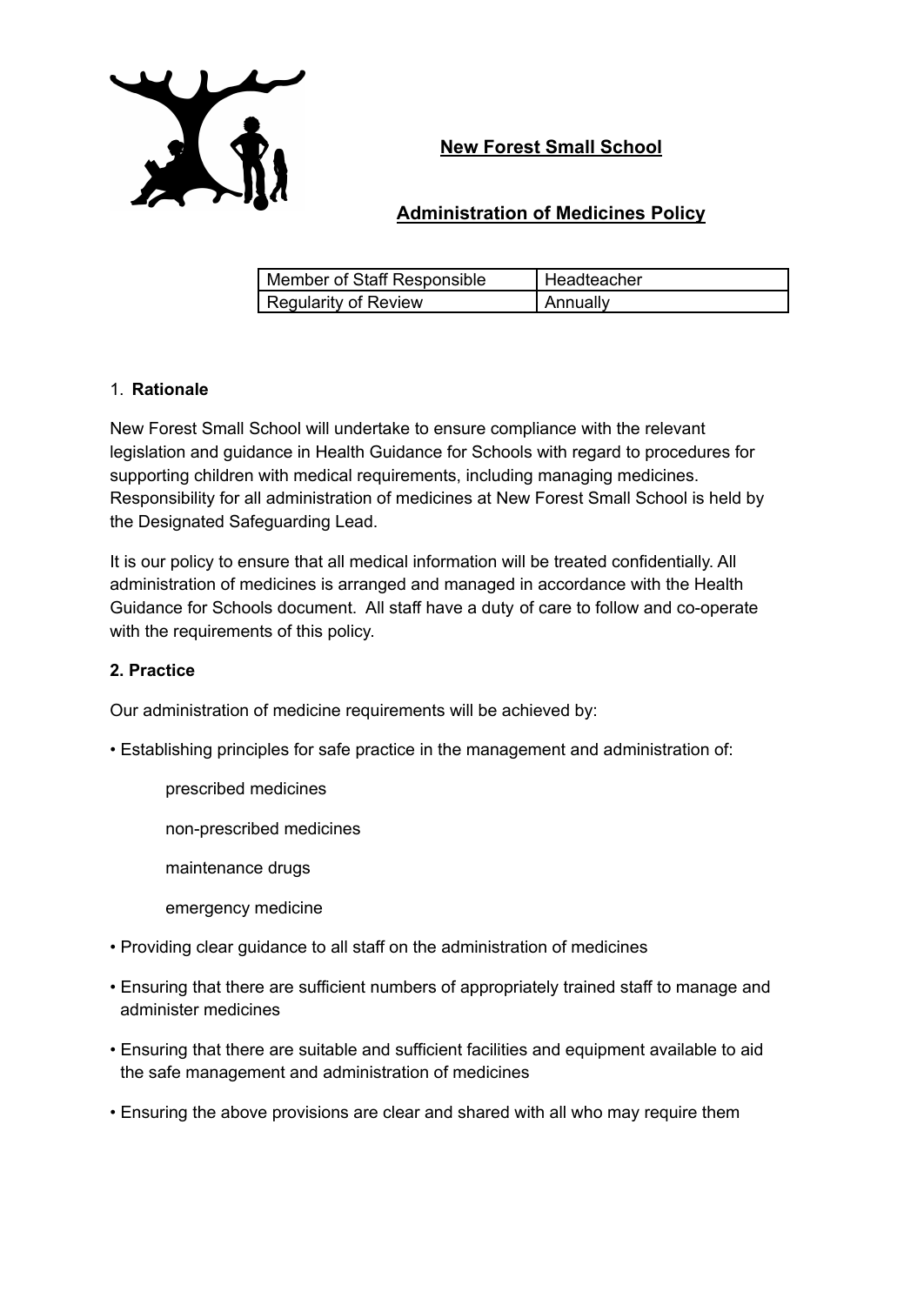• Ensuring the policy is reviewed periodically or following any significant change which may affect the management or administration of medicines.

#### 3. **Administration**

The administration of medicines is the overall responsibility of the parents. The Student Services team are responsible for ensuring children are supported with their medical needs whilst on site, and this may include managing medicines where appropriate and agreed with parents.

#### **3a. Routine Administration:**

#### **Prescribed medicines**

• It is our policy to manage prescribed medicines (e.g. antibiotics, inhalers) where appropriate following consultation and agreement with, and written consent from the parents. Medicines should only be brought into school when essential; that is where it would be detrimental to a child's health if the medicine were not administered during the school day.

The school will accept prescribed medicines from parents only if they are in-date, labelled, provided in the original container as dispensed by a pharmacist, and include instructions for administration, dosage and storage. This should be agreed with the parents at the time of acceptance of on-site administration responsibilities.

In the Early Years provision, prescription medicines will not be administered unless they have been prescribed for a child by a doctor, dentist, nurse or pharmacist.

The school will not manage prescribed medicines that are scheduled under the Misuse of Drugs Act. Children who require a controlled drug must be prescribed one that does not require administration during the school day.

#### **Non-prescribed medicines**

• The school will not take responsibility for the administration of non-prescribed medicines, (e.g. Calpol, cough mixtures, hayfever tablets, provided by the parents) as this responsibility rests with the parents. Exceptions can be made if such medicines are included within an Individual Healthcare Plan created in accordance with the school's Medical Conditions Policy.

• Children under 16 years old are never to be administered aspirin or medicines containing Ibuprofen unless prescribed by a doctor and with written permission from parent/guardian.

#### **Maintenance drugs**

• It is our policy to manage the administration of maintenance drugs (e.g. Insulin, Ritalin) as appropriate following consultation and agreement with, and written consent from the parents.

#### **3b. Non-Routine Administration: Emergency medicine**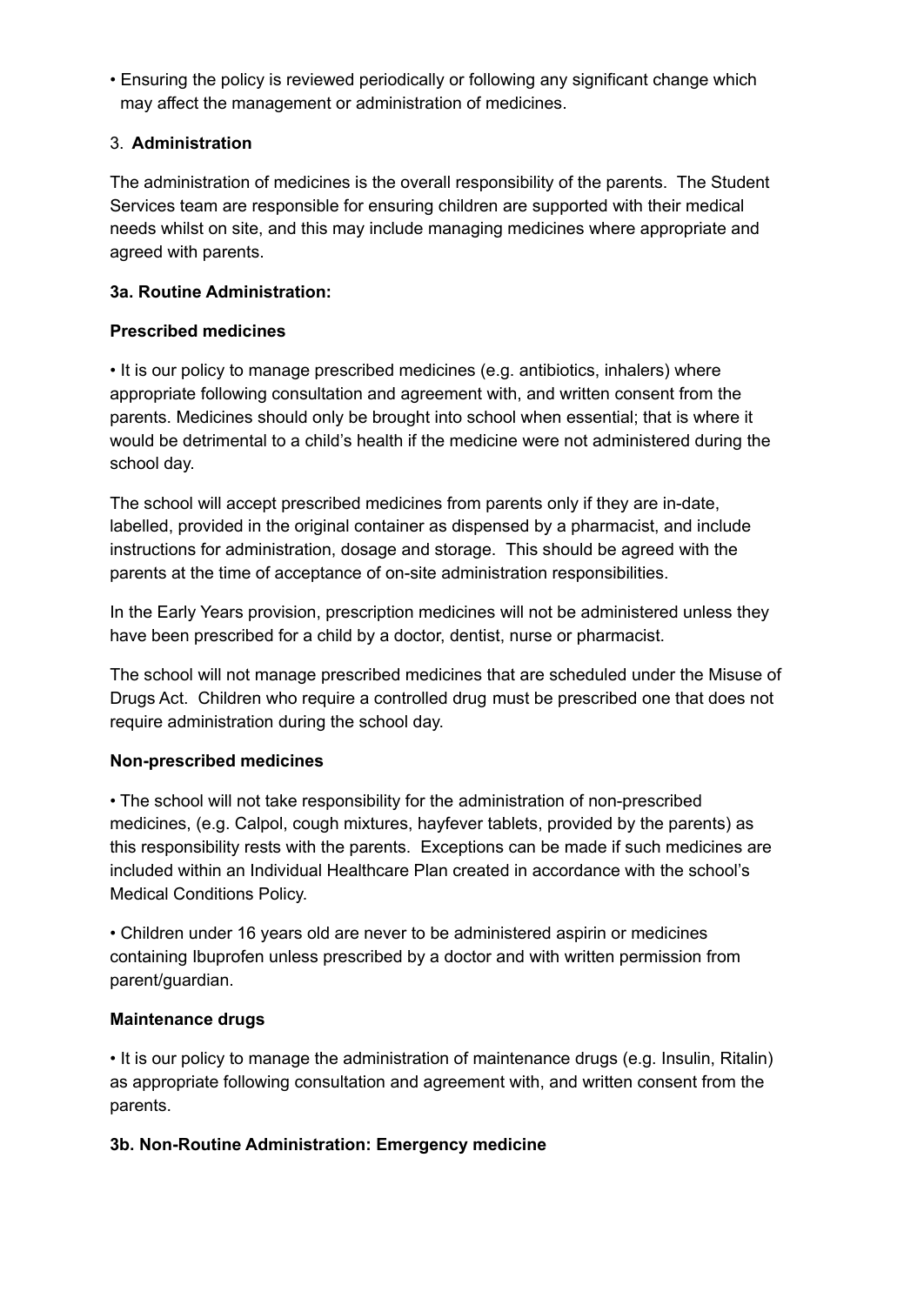It is our policy (where appropriate) to manage the administration of emergency medicines such as (for example): asthma relievers or injections of adrenaline for acute allergic reactions.

In all cases, professional training and guidance from a competent source will be received before commitment to such administration is accepted, also with written consent from parent/guardian.

#### 4. **Procedure for Administration:**

When deciding upon the administration of medicine needs for children we will discuss this with the parents concerned and make reasonable decisions about the level of care required.

Any child required to have medicines will have an 'administration of medicines/treatment' consent form completed by the parent and kept on file.

Individual health care plans will be completed for children where required and reviewed periodically in discussion with the parents to ensure their continuous suitability.

For any child receiving medicines, a 'record of prescribed medicines' sheet will be completed each time the medicine is administered and this will be kept on file with the medication in a locked cabinet in the medical room. In the case of Early Years provision, providers will also inform the child's parents each time a medicine is administered to a child.

If a child refuses to take medication the parents will be informed the earliest available opportunity.

#### **4a. Parents Administering Medicines**

It is not generally acceptable practice to require parents to attend school to administer medication or provide medical support to their child, or make them feel obliged to do so. If they choose to do so, the school will not complete the forms as they have not taken responsibility of the administration. If seen or witnessed, good practice would be to speak to the parent to make them aware of the school's Medical Conditions Policy.

#### **4b. Self-Management of Medicines**

Students will be supported and encouraged to take responsibility for managing their own medicines and relevant devices if they are competent to do so. Students may carry and self-administer emergency medicines and devices e.g. epipens and asthma reliever where appropriate, provided that their parent/guardian has previously completed the form 'Request for child to carry his/her own medicine' (Form 4 below).

If the school has a form from the parents stating that the young person is competent to administer their own medication then the school does not need to complete a record of administration each time the young person uses their inhaler.

#### 5. **Contacting Emergency Services**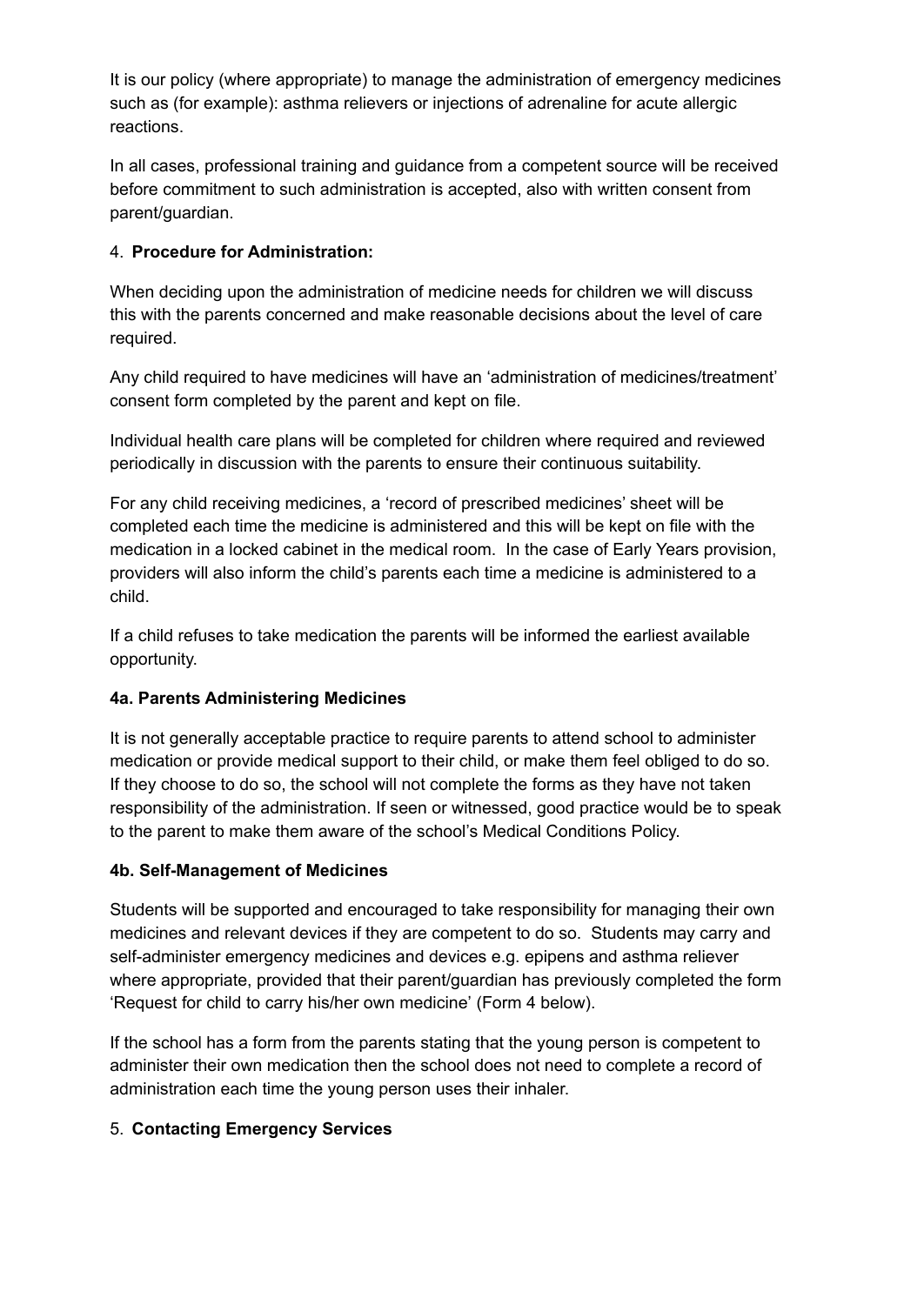When a medical condition causes the child to become ill and/or requires emergency administration of medicines, then an ambulance will be summoned at the earliest opportunity.

#### 6. **Medical Accommodation**

The medical room will be used for medicine administration/treatment purposes.

#### 7. **Training**

Where staff are required to carry out non-routine or more specialised administration of medicines or emergency treatment to children, appropriate professional advice and guidance from a competent source will be sought before commitment to such administration is accepted.

First Aid certificates will be held by specified staff members who receive training and will also receive refresher training which will be scheduled annually or every three years depending on which applies to staff members.

#### 8. **Storage**

The storage of medicines is the overall responsibility of the Designated Safeguarding Lead, who will ensure that arrangements are in place to store medicines safely.

If emergency medicines and devices such as asthma inhalers, blood glucose testing meters and epipens cannot be carried by the students themselves, e.g. in Early Years settings or where the students are not competent (or do not have parental permission) to manage their own medicines, they should always be readily available and not locked away. Students should know where their medicines are at all times and be able to access them immediately.

Medicines that require refrigeration will be kept in their own refrigerator with an uninterrupted power supply in a safe and secure location. Staff will be made aware that it is not acceptable to store medicine alongside food in any circumstances.

The storage of medicines will be undertaken in accordance with product instructions and in the original container in which the medicine was dispensed.

It is the responsibility of all staff to ensure that any received medicine container is clearly labelled with the name of the child, the name and dose of the medicine and the frequency of administration.

#### **Disposal**

It is not the responsibility of the school to dispose of medicines. It is the responsibility of the parents to ensure that all medicines no longer required, including those which have date-expired, are returned to a pharmacy for safe disposal.

#### 9. **Monitoring**

This policy will be monitored for effectiveness by the Designated Safeguarding Lead. It will normally be reviewed every two years, unless an incident occurs during the school year which requires this policy to be reviewed or amended earlier.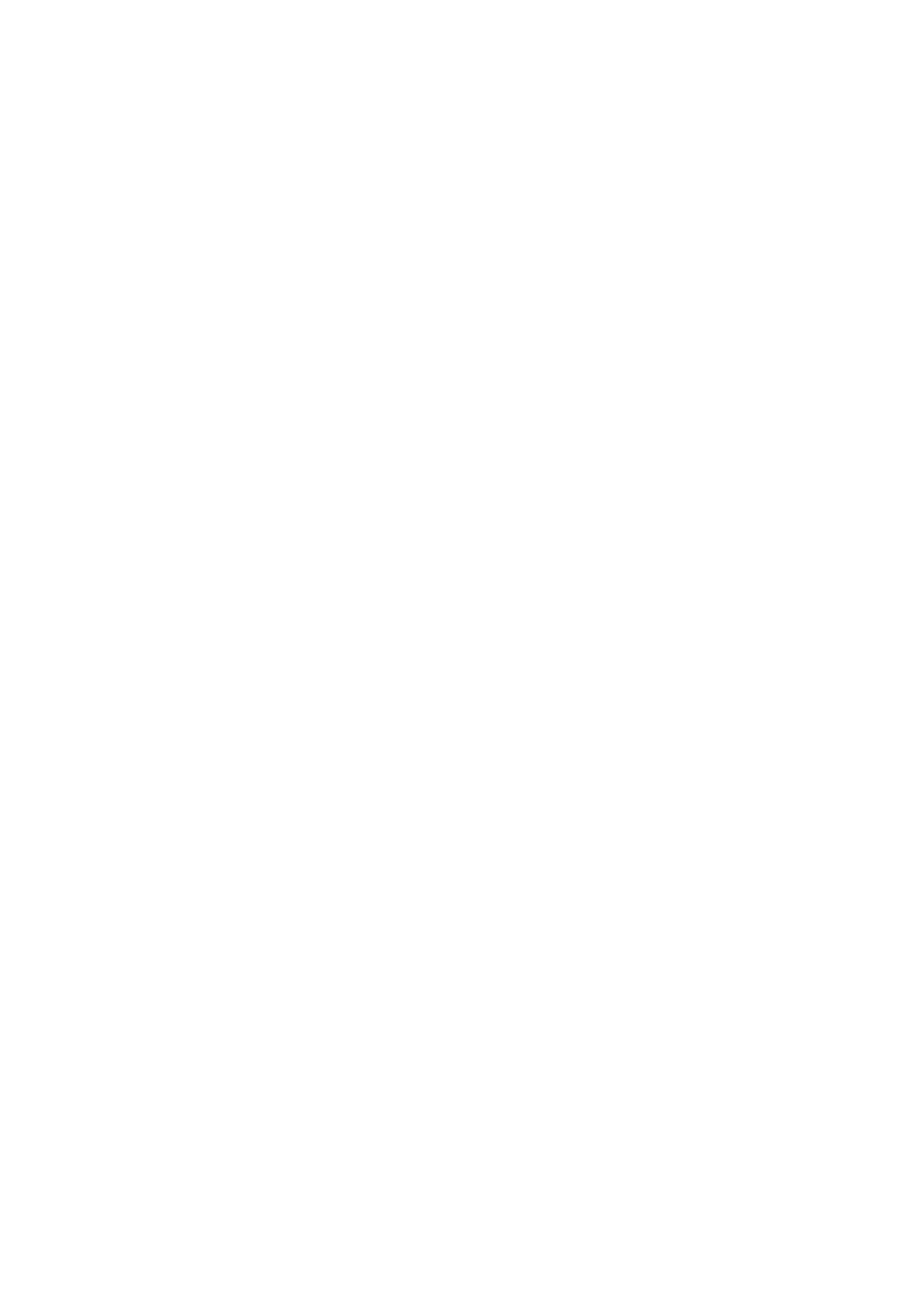# **Request for an Ambulance**

# **Dial 999, ask for ambulance and be ready with the following information:**

1) The school telephone number OR your number if telephoning from a mobile while away from the school.

**The school telephone number is: 023 8028 4415**

2) Give your location as follows;

**The New Forest Small School 1 Southampton Road Lyndhurst Hampshire**

- 3) State that the postcode is: **SO43 7BU**
- 4) Give exact location of the incident in the school; (e.g. school building / outside area).
- 5) Give your name.
- 6) Give name of child and a brief description of child's symptoms.
- 7) Inform Ambulance Control of the best entrance and state that the crew will be met and taken to the incident.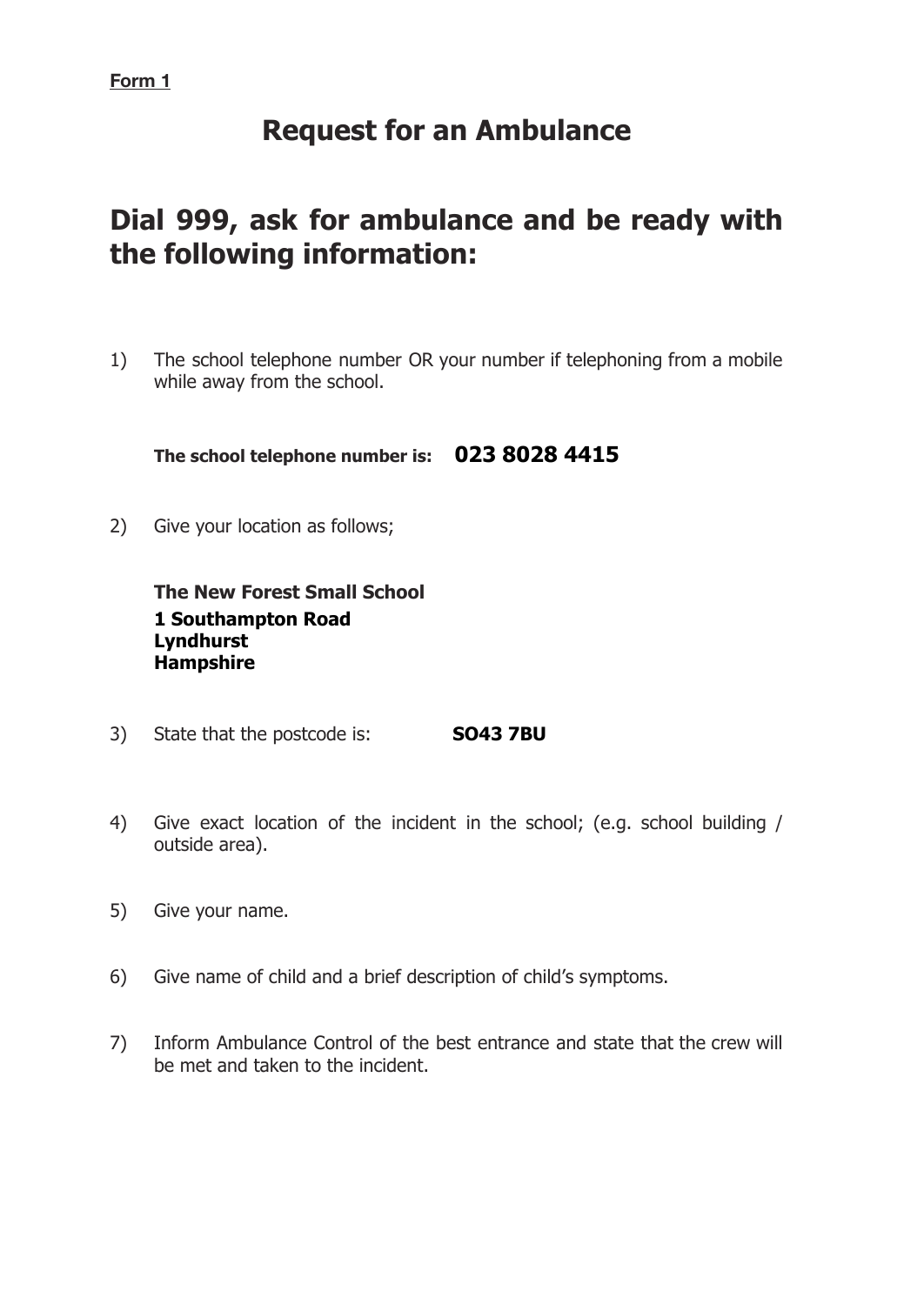Form 2

## **Parental agreement for The New Forest Small School to administer medicine**

The school will not give your child medicine unless you complete and sign this form and the school has a policy that staff can administer medicine.

| Name of school                                             | <b>The New Forest Small School</b>                                       |                     |           |                                                                         |  |                          |
|------------------------------------------------------------|--------------------------------------------------------------------------|---------------------|-----------|-------------------------------------------------------------------------|--|--------------------------|
| Name of child                                              |                                                                          |                     |           |                                                                         |  |                          |
| Date of birth                                              |                                                                          |                     |           |                                                                         |  |                          |
| <b>Medical condition</b><br>or illness                     |                                                                          |                     |           |                                                                         |  |                          |
| <b>Medicine</b>                                            | Name/type of<br>medicine<br>(as described on the<br>container)           |                     |           |                                                                         |  |                          |
|                                                            | Date dispensed                                                           |                     |           |                                                                         |  |                          |
|                                                            | Expiry date                                                              |                     |           |                                                                         |  |                          |
|                                                            | Dosage and<br>method                                                     |                     |           |                                                                         |  |                          |
|                                                            | Timing                                                                   |                     |           |                                                                         |  |                          |
|                                                            |                                                                          | Special precautions |           |                                                                         |  |                          |
|                                                            | Are there any side<br>effects that the<br>school needs to<br>know about? |                     |           |                                                                         |  |                          |
| Self administration<br>(please circle as<br>appropriate)   | Yes                                                                      |                     | <b>No</b> |                                                                         |  |                          |
| Procedures to take<br>in an emergency<br>(please describe) |                                                                          |                     |           |                                                                         |  |                          |
| <b>Contact Details</b>                                     | Name                                                                     | Address             |           | Telephone<br>number at which<br>you can be<br>contacted at all<br>times |  | Relationship to<br>child |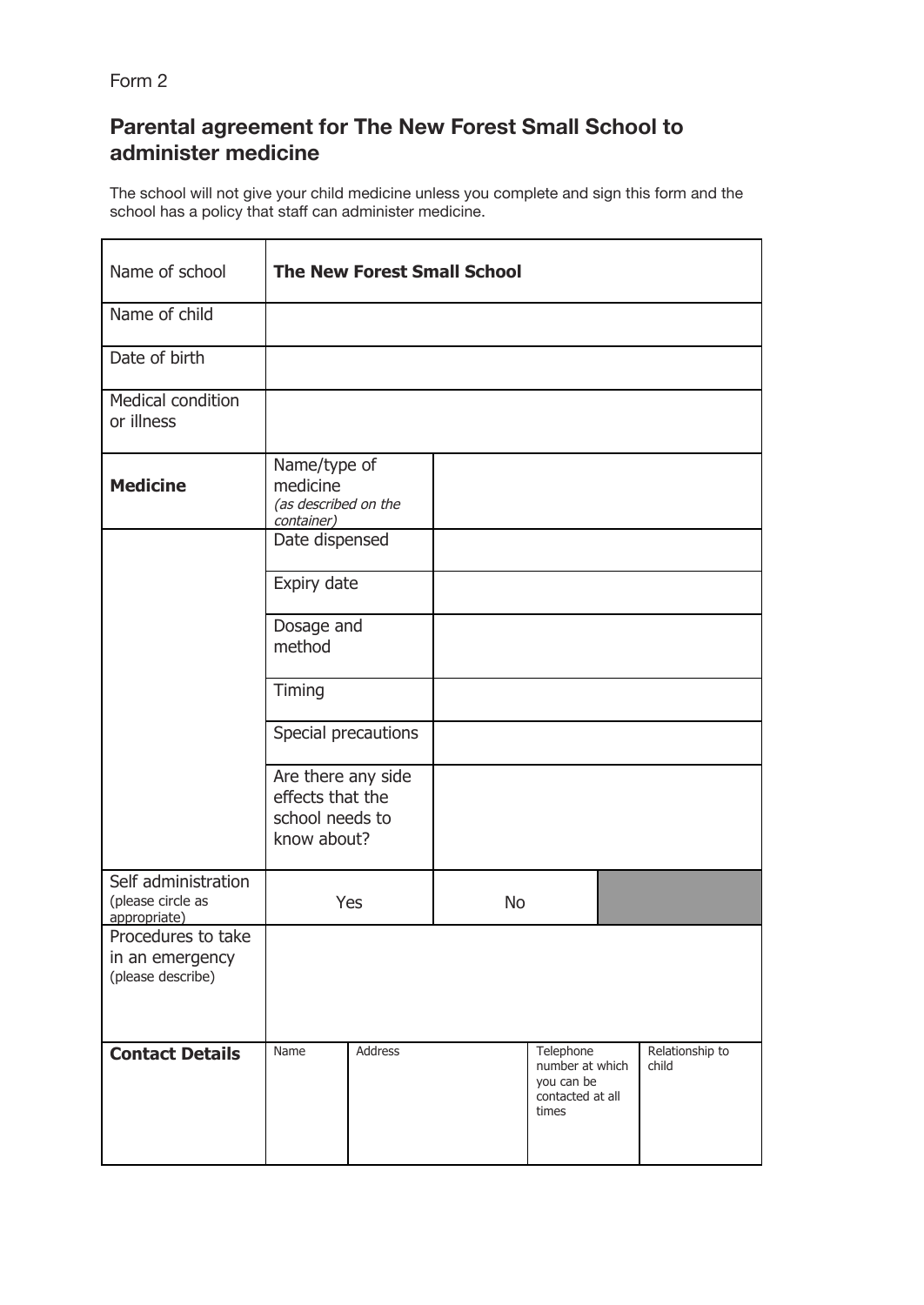I understand that I must deliver the medicine personally to the head teacher.

I accept that this is a service that the school is not obliged to undertake.

I understand that I must notify the school of any changes in writing.

Signature(s):\_\_\_\_\_\_\_\_\_\_\_\_\_\_\_\_\_\_\_\_\_\_\_ /\_\_\_\_\_\_\_\_\_\_\_\_\_\_\_\_\_\_\_\_\_\_\_\_\_

Date: \_\_\_\_\_\_\_\_\_\_\_\_\_\_\_\_\_\_\_\_\_\_\_\_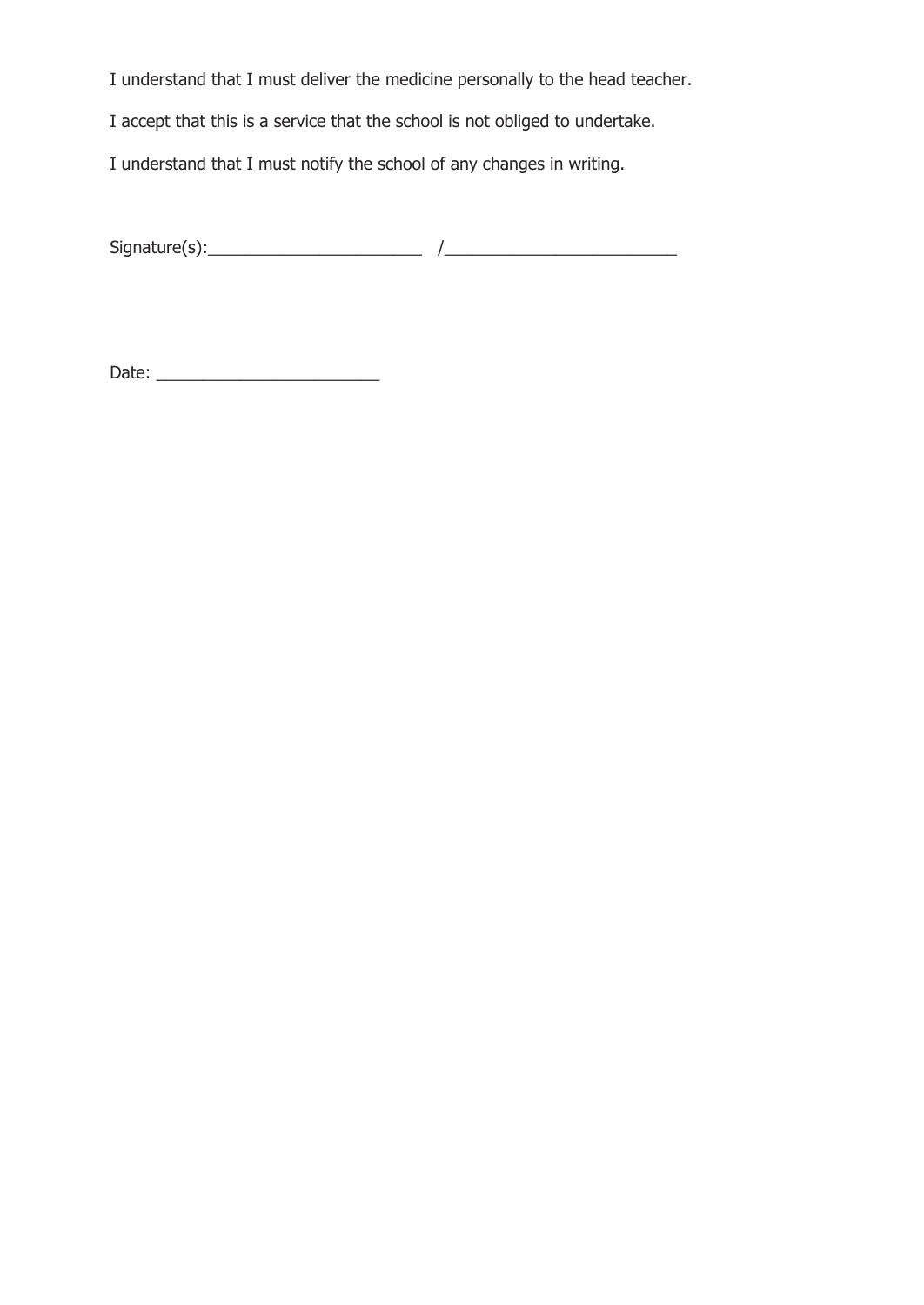Form 3

## **Record of medicine administered to an individual child**

| Name of school                      |                   | <b>The New Forest Small School</b> |            |                                      |                       |  |
|-------------------------------------|-------------------|------------------------------------|------------|--------------------------------------|-----------------------|--|
| Name of child                       |                   |                                    |            |                                      |                       |  |
| Date medicine provided<br>by parent |                   |                                    |            |                                      |                       |  |
| Child's group                       |                   |                                    |            |                                      |                       |  |
| Quantity received                   |                   |                                    |            |                                      |                       |  |
| Name and strength of<br>medicine    |                   |                                    |            |                                      |                       |  |
| Expiry date                         |                   |                                    |            |                                      |                       |  |
| Quantity returned                   |                   |                                    |            |                                      |                       |  |
| Dose and frequency of<br>medicine   |                   |                                    |            |                                      |                       |  |
| Staff signature                     |                   |                                    |            |                                      |                       |  |
| Signature of parent                 |                   |                                    |            |                                      |                       |  |
|                                     |                   | <b>Administration record</b>       |            |                                      |                       |  |
| <b>Date</b>                         | <b>Time given</b> |                                    | Dose given | <b>Name of</b><br>member of<br>staff | <b>Staff initials</b> |  |
|                                     |                   |                                    |            |                                      |                       |  |
|                                     |                   |                                    |            |                                      |                       |  |
|                                     |                   |                                    |            |                                      |                       |  |
|                                     |                   |                                    |            |                                      |                       |  |
|                                     |                   |                                    |            |                                      |                       |  |
|                                     |                   |                                    |            |                                      |                       |  |
|                                     |                   |                                    |            |                                      |                       |  |
|                                     |                   |                                    |            |                                      |                       |  |